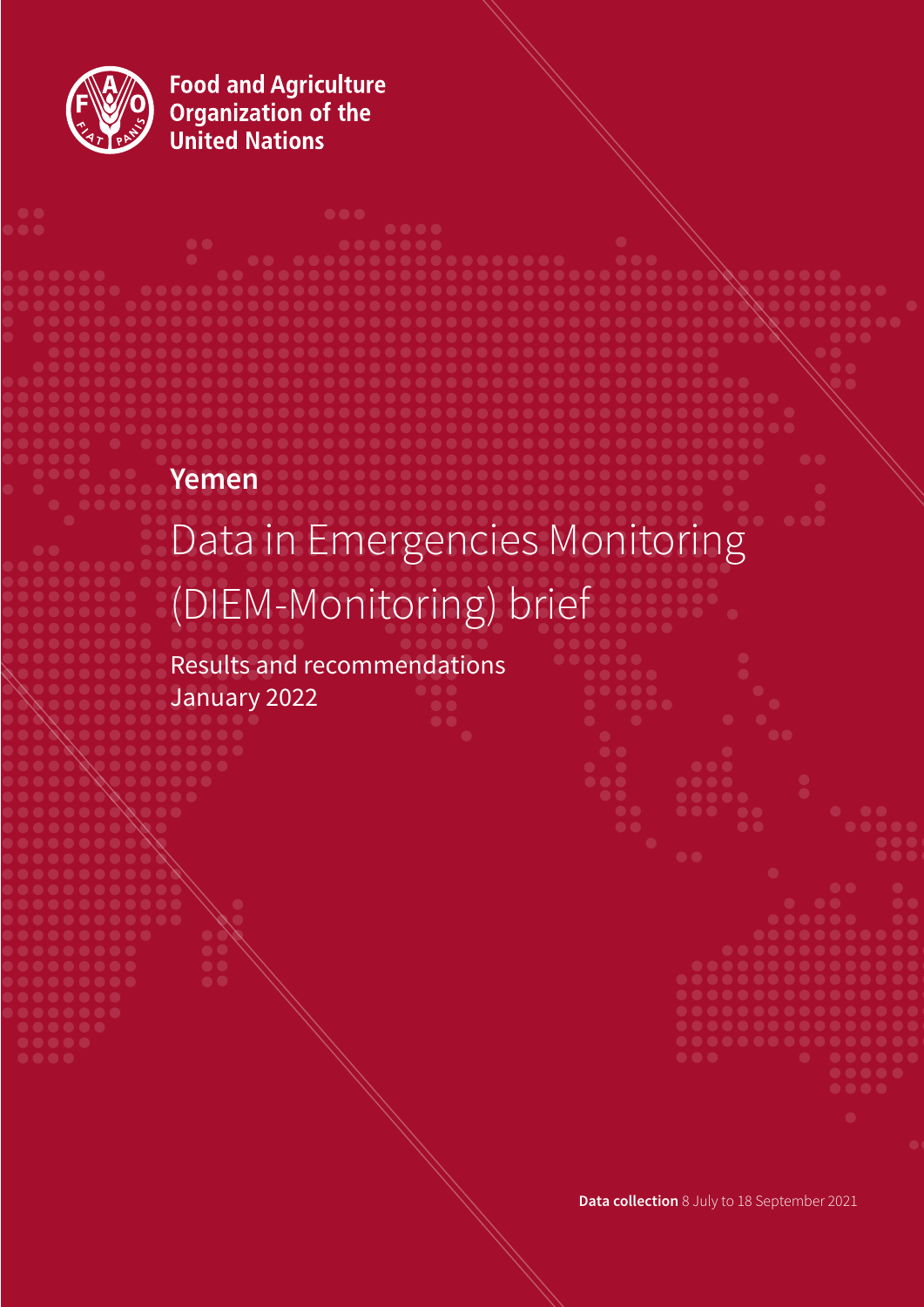# Methodology

This brief presents the results of a household survey conducted in Yemen by the Food and Agriculture Organization of the United Nations (FAO) through the Data in Emergencies Monitoring (DIEM-Monitoring) System on agricultural livelihoods and food security. Data were collected through computer-assisted telephone interviews from 8 July to 18 September 2021. Initially, the survey was designed to cover 4 750 households spanning 17 governorates. Of these, 3 687 households could be reached. The household survey was representative of vulnerable agricultural households at the governorate (admin 1) level, with a 95 percent confidence level and a 6 percent margin of error.

The sample was drawn from a verified list of beneficiaries of all active and closed FAO projects in Yemen; it is therefore not representative of the entire population. Due to small sample sizes in Amanat Al Asimah, and Al Mahwit governorates, findings should be considered indicative.



Figure 1. Countries with established DIEM-Monitoring System

Source of map: United Nations. 2020. *Map of the World.* [online]. [Cited 6 December 2021][. www.un.org/geospatial/content/map-world](http://www.un.org/geospatial/content/map-world) 

#### About DIEM-Monitoring

FAO has established the DIEM-Monitoring System to collect, analyse and disseminate data on shocks and livelihoods in countries prone to multiple shocks. DIEM-Monitoring aims to inform decision making by providing regularly updated information on how different shocks are affecting the livelihoods and food security of agricultural populations.

> Learn more a[t https://data-in-emergencies.fao.org/pages/monitoring](https://data-in-emergencies.fao.org/pages/monitoring)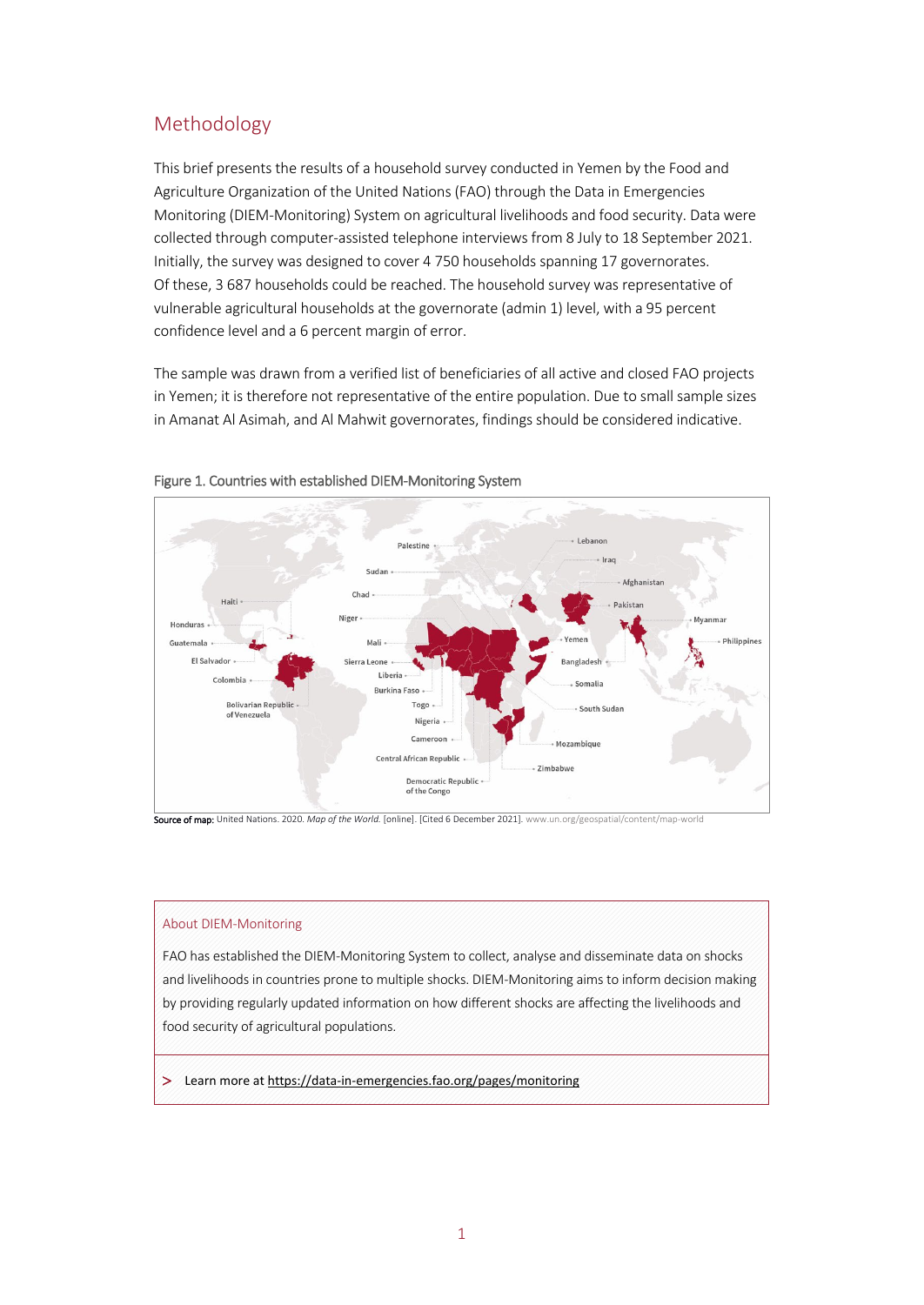### Income and shocks

Among surveyed households, 88 percent reported experiencing at least one shock in the three months preceding the survey. The most reported shocks were high prices of food (76 percent) and fuel (48 percent). These results were not surprising since the survey was conducted following the depreciation of the Yemeni rial. Skyrocketing food and fuel prices are particularly challenging for a population that relies heavily on imports for its staple foods. Only 20 percent of households cited COVID-19 restriction measures as a shock.

Among households reporting on their main income source, 72 percent cited a decline in income. In Aden, Dhamar, Hajjah, Lahj, Raymah and Sana'a governorates, more than four in five households reported a decrease in their main income source (Figure 2).





Source of data: FAO. 2021. Yemen: DIEM-Monitoring assessment results (July–September 2021). Source of map: Esri, HERE, Garmin, FAO, NOAA, USGS. 2018. *Map of Yemen* [online]. [Cited 12 January 2022]. https://data-in-[emergencies.fao.org/pages/explore](https://data-in-emergencies.fao.org/pages/explore)

#### **Crops**

The survey was conducted largely during a planting season for staple crops. Nearly 87 percent of crop producers reported difficulties with crop production. The most frequently cited difficulty was the scarcity of irrigation water (by 74 percent of crop farmers) (Figure 3).

Among crop producers, 65 percent indicated they were expecting lower-than-normal yields this season. In Amran, Hajjah, Sana'a and Marib, more than one third of the producers projected that their harvest would be reduced by at least 50 percent. The majority of the farmers faced multiple difficulties that may have lowered their harvest expectations. About half of crop producers surveyed reported difficulties in selling crops – mainly related to low prices and high marketing costs. Among crop producers reporting a change in area planted, 36 percent reported planting a smaller area than in a typical year.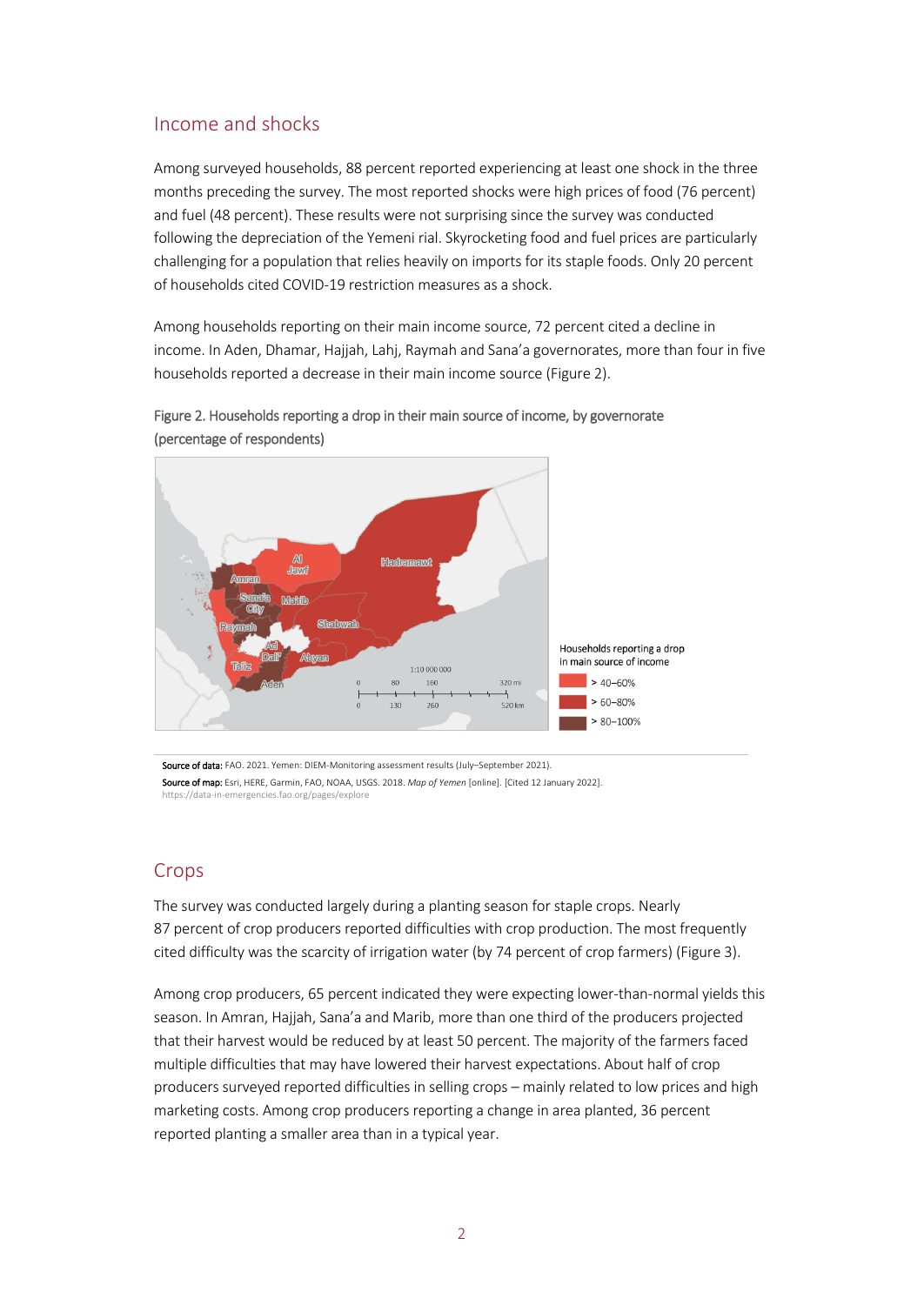

#### Figure 3. Crop-production difficulties (percentage of respondent crop producers)

Source of data: FAO. 2021. Yemen: DIEM-Monitoring assessment results (July-September 2021).

### Livestock

Compared to the previous year, 58 percent of livestock producers reported a reduction in livestock numbers and 80 percent of livestock producers surveyed reported difficulties in livestock production. The most-reported difficulties were purchasing feed from markets (77 percent) and animal diseases (42 percent). More than one in five households mentioned constrained access to pastureland, water sources and veterinary services as difficulties.

Despite the fact that the survey was conducted during the monsoon season, reduced rainfall affected pasturelands and water sources. In addition, 44 percent of livestock producers reported difficulties with livestock sales; low prices and high marketing costs were the most commonly cited difficulties (Figure 4).



Figure 4. Livestock-sales difficulties (percentage of respondent livestock producers)

Source of data: FAO. 2021. Yemen: DIEM-Monitoring assessment results (July-September 2021).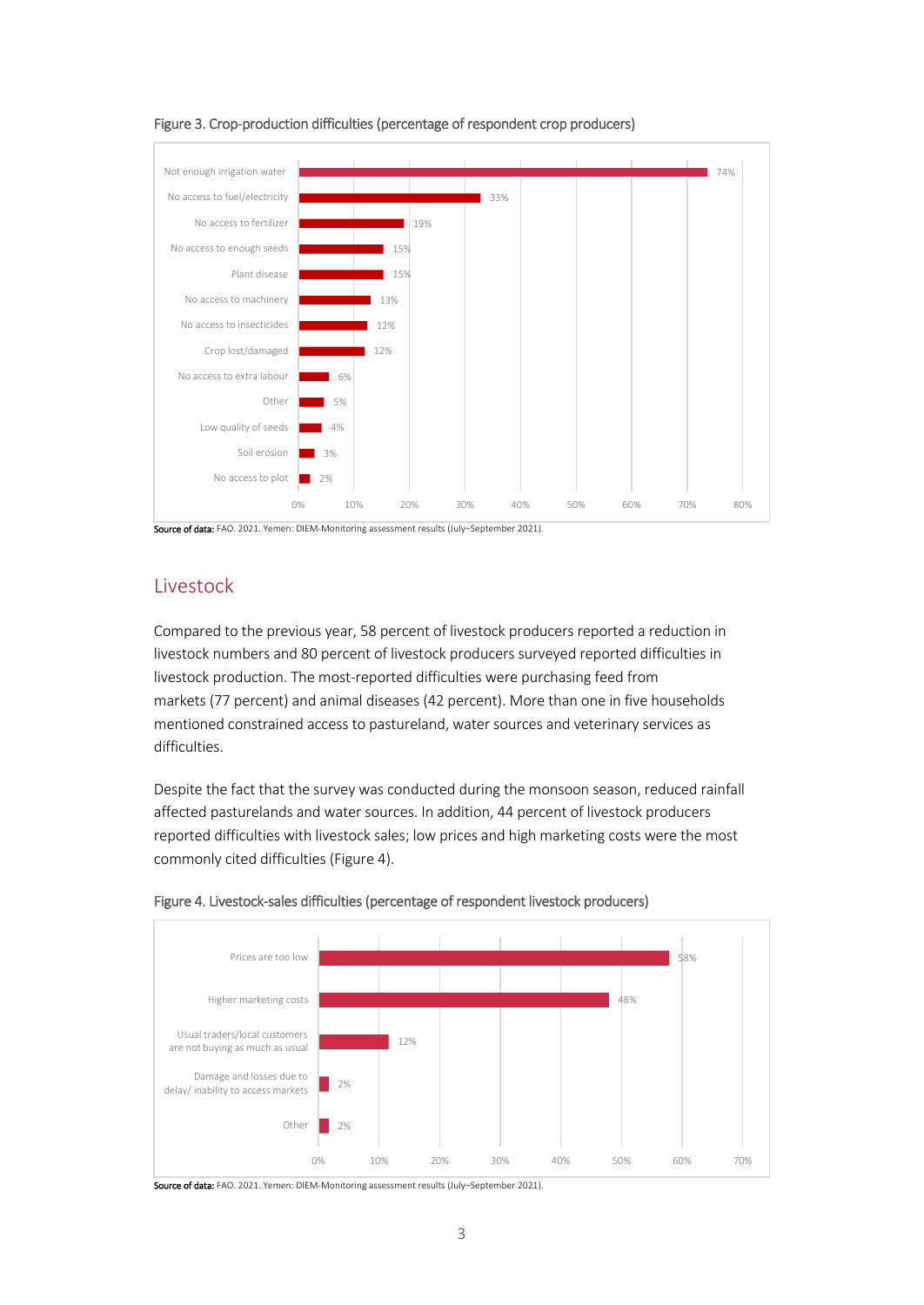## Food security

Based on Food Insecurity Experience Scale (FIES) results, an estimated 46 percent of respondent households experienced severe to moderate food insecurity in the 30 days preceding the survey (Figure 5). Nearly 55 percent reported that their households had consumed less than four food groups in the last 24 hours.



Figure 5. Prevalence of recent moderate or severe household food insecurity (FIES), by governorate (percentage of respondents)

Source of data: FAO. 2021. Yemen: DIEM-Monitoring assessment results (July-September 2021). Source of map: Esri, HERE, Garmin, FAO, NOAA, USGS. 2018. *Map of Yemen* [online]. [Cited 12 January 2022]. h-emergencies.fao.org/pages/explore

To meet their food needs, 70 percent of households had resorted to Crisis-level coping strategies in the previous three months; such coping measures are known to deplete physical and livelihood assets. Emergency-level coping strategies, which are more difficult to reverse, were adopted by 18 percent of households. The most widely practiced coping strategies were borrowing money or food, and purchasing food on credit – likely driven by the sharp increase in food prices during the survey period (Figure 6).



#### Figure 6. Coping strategies employed (Livelihood-based Coping Strategies Index) (percentage of respondents)

Source of data: FAO. 2021. Yemen: DIEM-Monitoring assessment results (July-September 2021).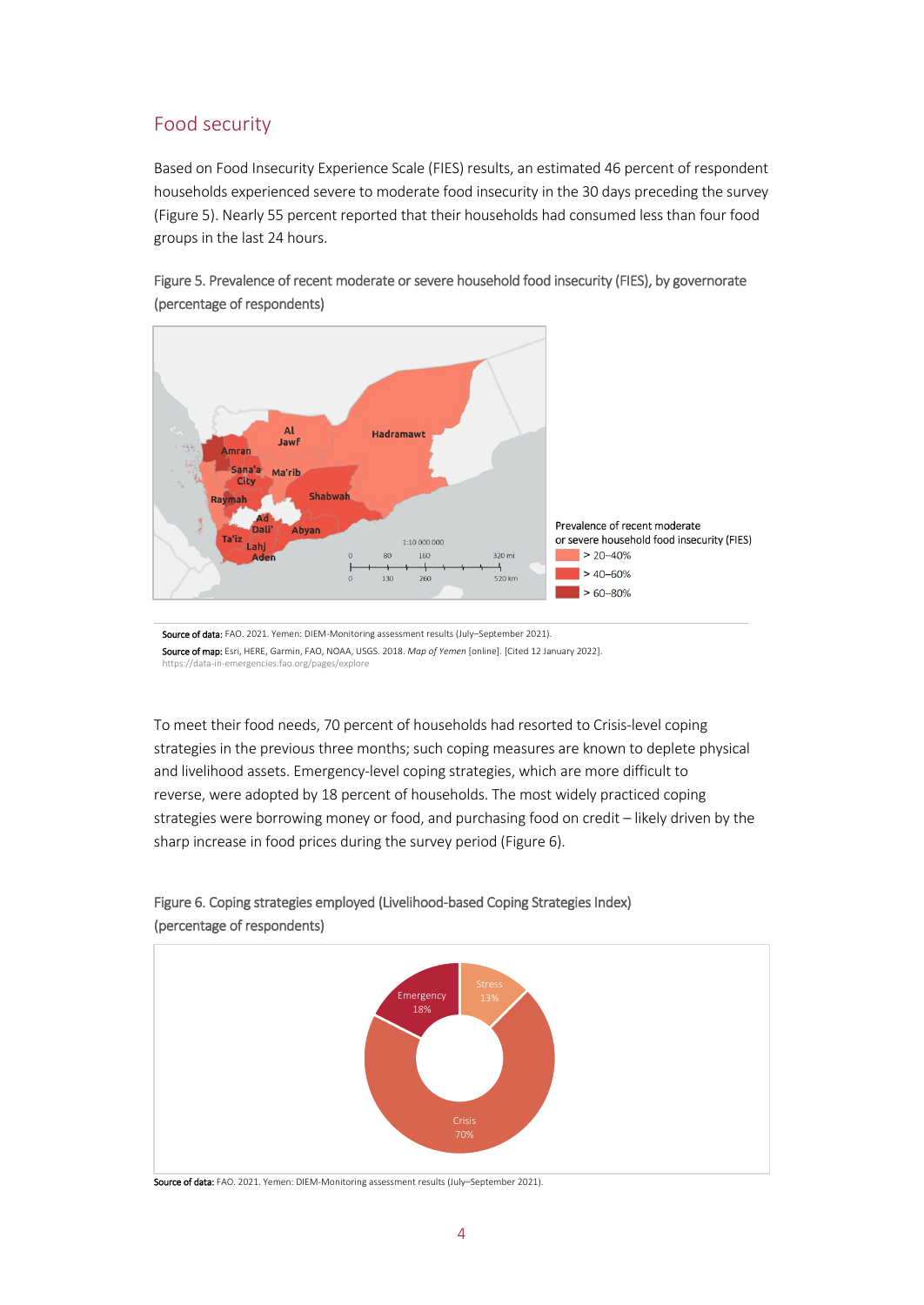## Needs

Among all agricultural households, 97 percent reported the need for assistance in the coming six months. The two most-cited needs were animal feed (60 percent) and irrigation water (48 percent). More than one third of these households also indicated the need for seeds, fertilizers and cash (Figure 7).





Source of data: FAO. 2021. Yemen: DIEM-Monitoring assessment results (July-September 2021).

#### Recommendations

- > Focus resilience-building interventions on the restoration and diversification of livelihoods.
- > Expand agricultural extension services to vulnerable farmers. Cash vouchers with inkind agricultural incentives are recommended for small producers.
- > Along with an expansion of the early-warning system on animal disease outbreaks, provide emergency distributions of animal feed, veterinary services and animal vaccination to vulnerable livestock producers.
- > Food consumption gaps and the use of Crisis- and Emergency-level coping strategies underscore the need for interventions aimed at protecting lives and livelihoods.